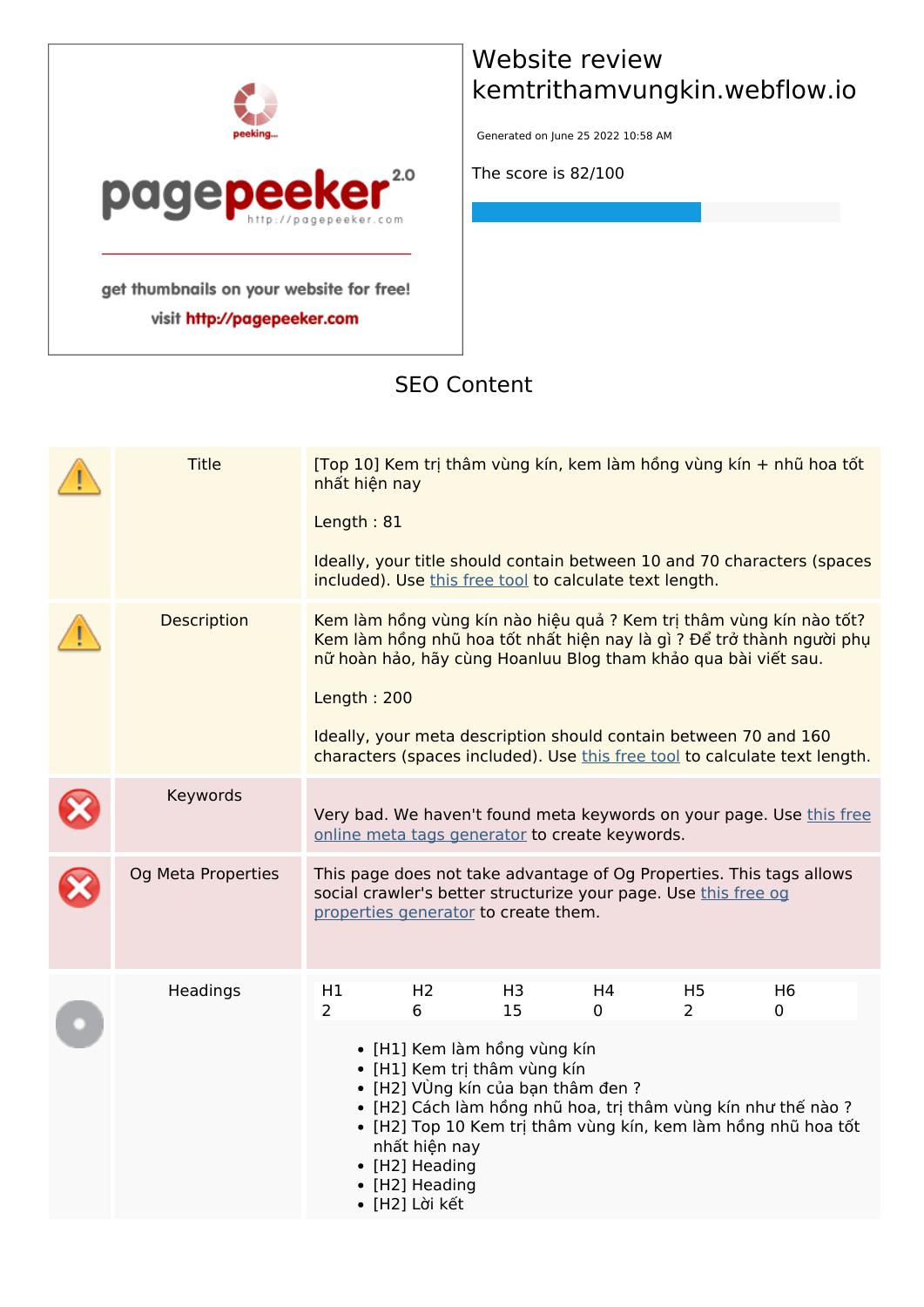#### **SEO Content**

|                        | $\bullet$ [H3] Mất thẩm mỹ<br>• [H3] ngại quan hệ<br>• [H3] Thiếu tự tin<br>• [H3] Hấp dẫn<br>$\bullet$ [H3] Tự tin<br>• [H3] 1.Pink Sekret - Kem làm hồng nhũ hoa hiệu quả, an toàn,<br>tốt nhất<br>• [H3] 2.Gel bôi làm hồng vùng kín hiệu quả và tốt nhất - Tiene<br>Gel<br>· [H3] 3.Gel trị thâm vùng kín, se khít âm đạo của Mỹ - PK24<br>• [H3] 4. Nuwhite N1 - Kem làm hồng nhũ hoa, trị thâm vùng kín<br>· [H3] 5.kem làm hồng nhũ hoa vacosi natural<br>• [H3] 6.Bella Belle - Kem trị thâm vùng kín từ Pháp<br>· [H3] 7.kem làm hồng nhũ hoa - yanhee pink gel<br>· [H3] 8. Thuốc làm hồng vùng kín Webtretho chia sẻ - Kem Pink<br>Privates<br>· [H3] 9. review kem hồng nhũ hoa beauty zone<br>• [H3] 10. Cách trị thâm háng với Maputi của Nhật<br>• [H5] useful links<br>• [H5] social |
|------------------------|------------------------------------------------------------------------------------------------------------------------------------------------------------------------------------------------------------------------------------------------------------------------------------------------------------------------------------------------------------------------------------------------------------------------------------------------------------------------------------------------------------------------------------------------------------------------------------------------------------------------------------------------------------------------------------------------------------------------------------------------------------------------------------------------------|
| Images                 | We found 23 images on this web page.<br>13 alt attributes are empty or missing. Add alternative text so that<br>search engines can better understand the content of your images.                                                                                                                                                                                                                                                                                                                                                                                                                                                                                                                                                                                                                     |
| <b>Text/HTML Ratio</b> | Ratio: 58%<br>Ideal! This page's ratio of text to HTML code is between 25 and 70<br>percent.                                                                                                                                                                                                                                                                                                                                                                                                                                                                                                                                                                                                                                                                                                         |
| Flash                  | Perfect, no Flash content has been detected on this page.                                                                                                                                                                                                                                                                                                                                                                                                                                                                                                                                                                                                                                                                                                                                            |
| Iframe                 | Great, there are no Iframes detected on this page.                                                                                                                                                                                                                                                                                                                                                                                                                                                                                                                                                                                                                                                                                                                                                   |

# **SEO Links**

| <b>URL Rewrite</b>                | Good. Your links looks friendly!                         |
|-----------------------------------|----------------------------------------------------------|
| Underscores in the<br><b>URLS</b> | Perfect! No underscores detected in your URLs.           |
| In-page links                     | We found a total of 7 links including 0 link(s) to files |
| <b>Statistics</b>                 | External Links: noFollow 0%                              |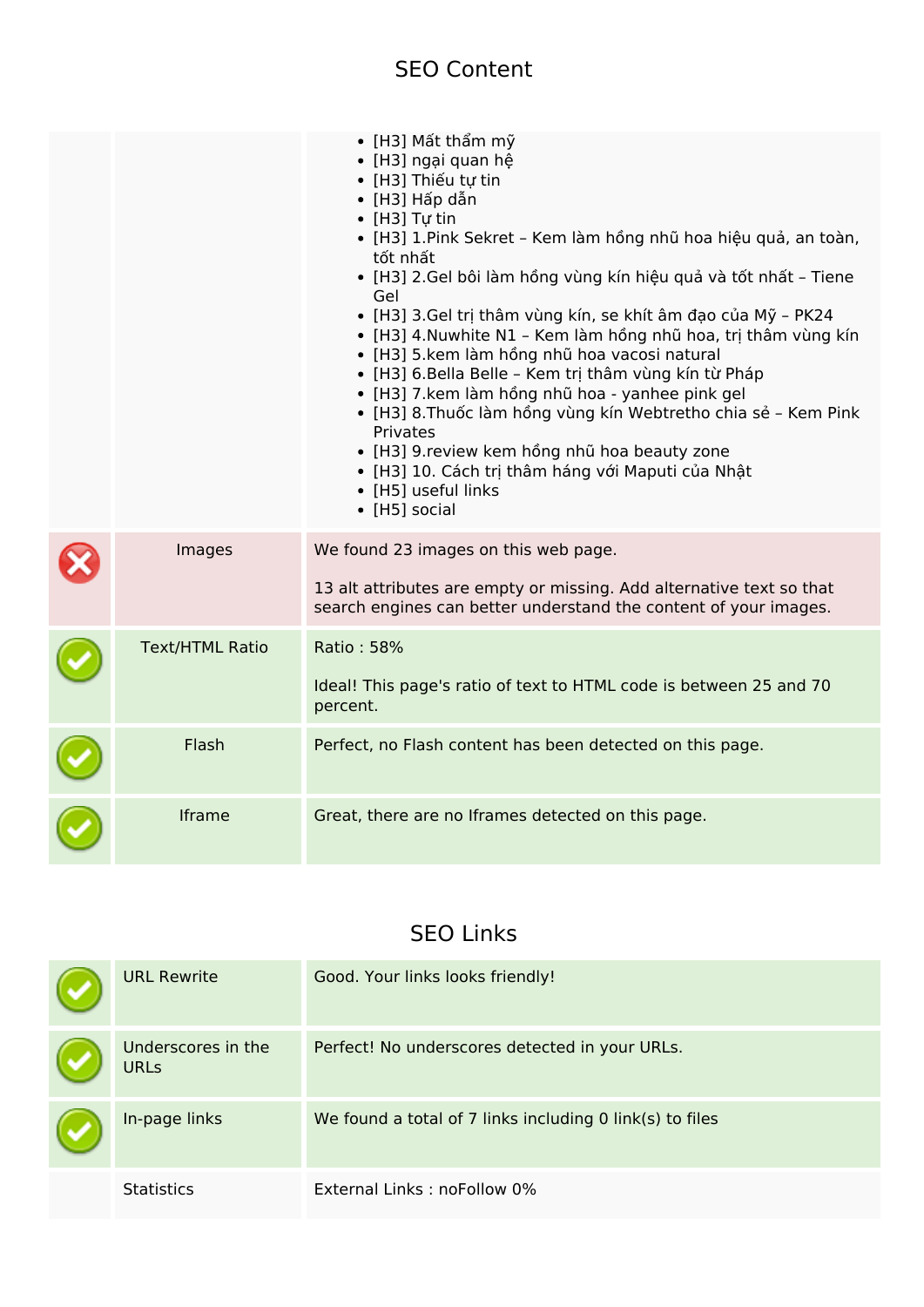# **SEO Links**

External Links : Passing Juice 85.71%

Internal Links 14.29%

# **In-page links**

| Anchor                                   | <b>Type</b> | Juice         |
|------------------------------------------|-------------|---------------|
|                                          | External    | Passing Juice |
| https://thuocchuayeusinhlynu.webflow.io/ | External    | Passing Juice |
| https://thuoctangnoitietto.webflow.io/   | External    | Passing Juice |
| https://thuocsekhitvungkin.webflow.io/   | External    | Passing Juice |
| https://thuocgiamcan.webflow.io/         | External    | Passing Juice |
| https://kemchonglaohoa.webflow.io/       | External    | Passing Juice |
| Twitter                                  | Internal    | Passing Juice |

#### **SEO Keywords**

|  | Keywords Cloud | nhũ thâm dụng Vùng kín giúp hồng |
|--|----------------|----------------------------------|
|  |                | kem làm hoa                      |

# **Keywords Consistency**

| Keyword | Content | Title | Keywords | Description | Headings |
|---------|---------|-------|----------|-------------|----------|
| vùng    | 67      |       | ×        |             |          |
| làm     | 58      |       | ×        |             |          |
| hồng    | 51      |       | ×        |             |          |
| kem     | 50      |       | ×        |             |          |
| hoa     | 49      |       | ×        |             |          |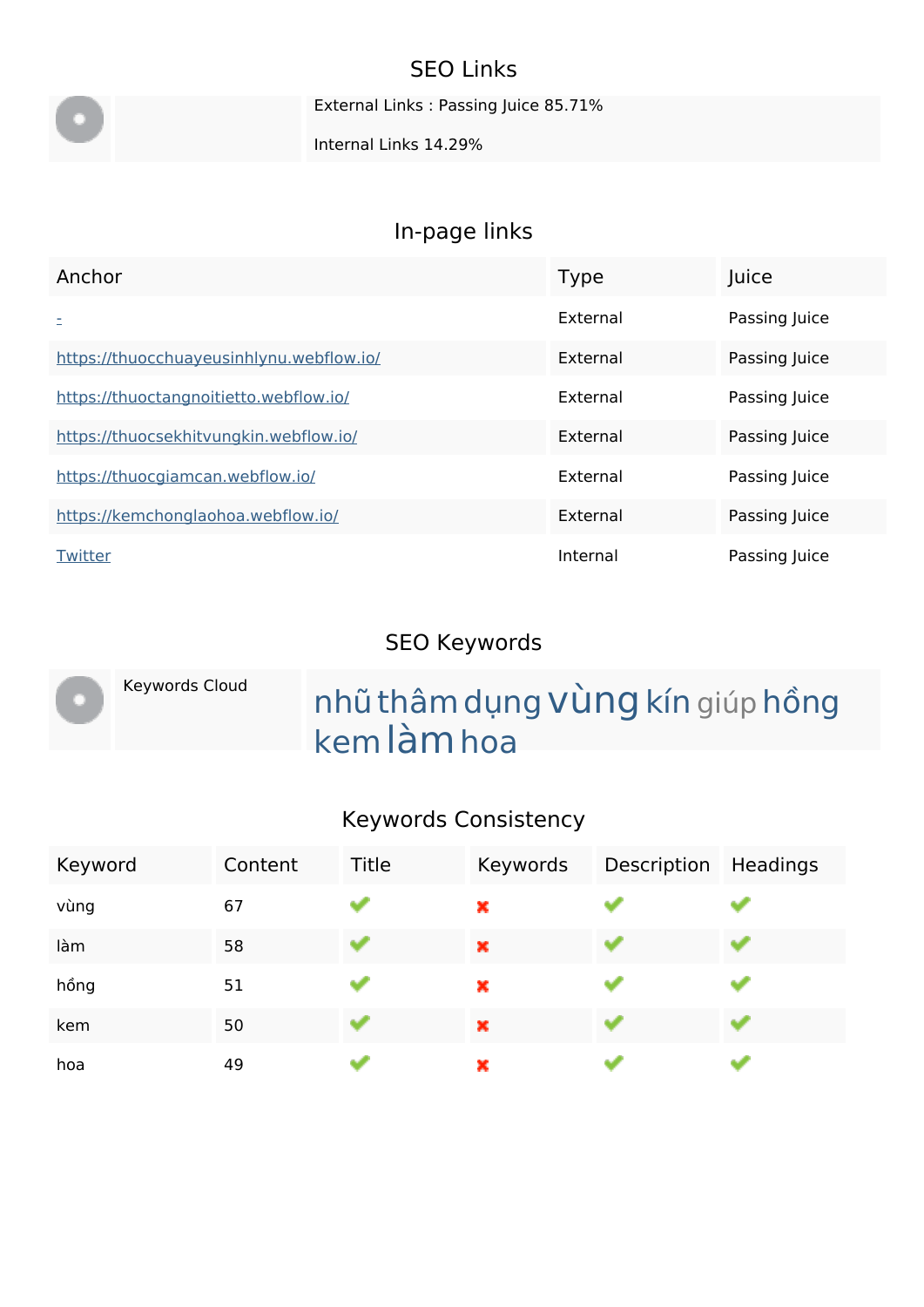# **Usability**

| Url                | Domain: kemtrithamvungkin.webflow.io<br>Length: $28$                                                                        |
|--------------------|-----------------------------------------------------------------------------------------------------------------------------|
| Favicon            | Great, your website has a favicon.                                                                                          |
| Printability       | We could not find a Print-Friendly CSS.                                                                                     |
| Language           | You have not specified the language. Use this free meta tags generator<br>to declare the intended language of your website. |
| <b>Dublin Core</b> | This page does not take advantage of Dublin Core.                                                                           |

#### **Document**

| Doctype              | HTML <sub>5</sub>                                                                                                                                                                                                                                        |  |  |
|----------------------|----------------------------------------------------------------------------------------------------------------------------------------------------------------------------------------------------------------------------------------------------------|--|--|
| Encoding             | Perfect. Your declared charset is UTF-8.                                                                                                                                                                                                                 |  |  |
| <b>W3C Validity</b>  | Errors: 0<br>Warnings: 6                                                                                                                                                                                                                                 |  |  |
| <b>Email Privacy</b> | Great no email address has been found in plain text!                                                                                                                                                                                                     |  |  |
| Deprecated HTML      | Great! We haven't found deprecated HTML tags in your HTML.                                                                                                                                                                                               |  |  |
| <b>Speed Tips</b>    | Excellent, your website doesn't use nested tables.<br>Perfect. No inline css has been found in HTML tags!<br>Great, your website has few CSS files.<br>Perfect, your website has few JavaScript files.<br>Perfect, your website takes advantage of gzip. |  |  |